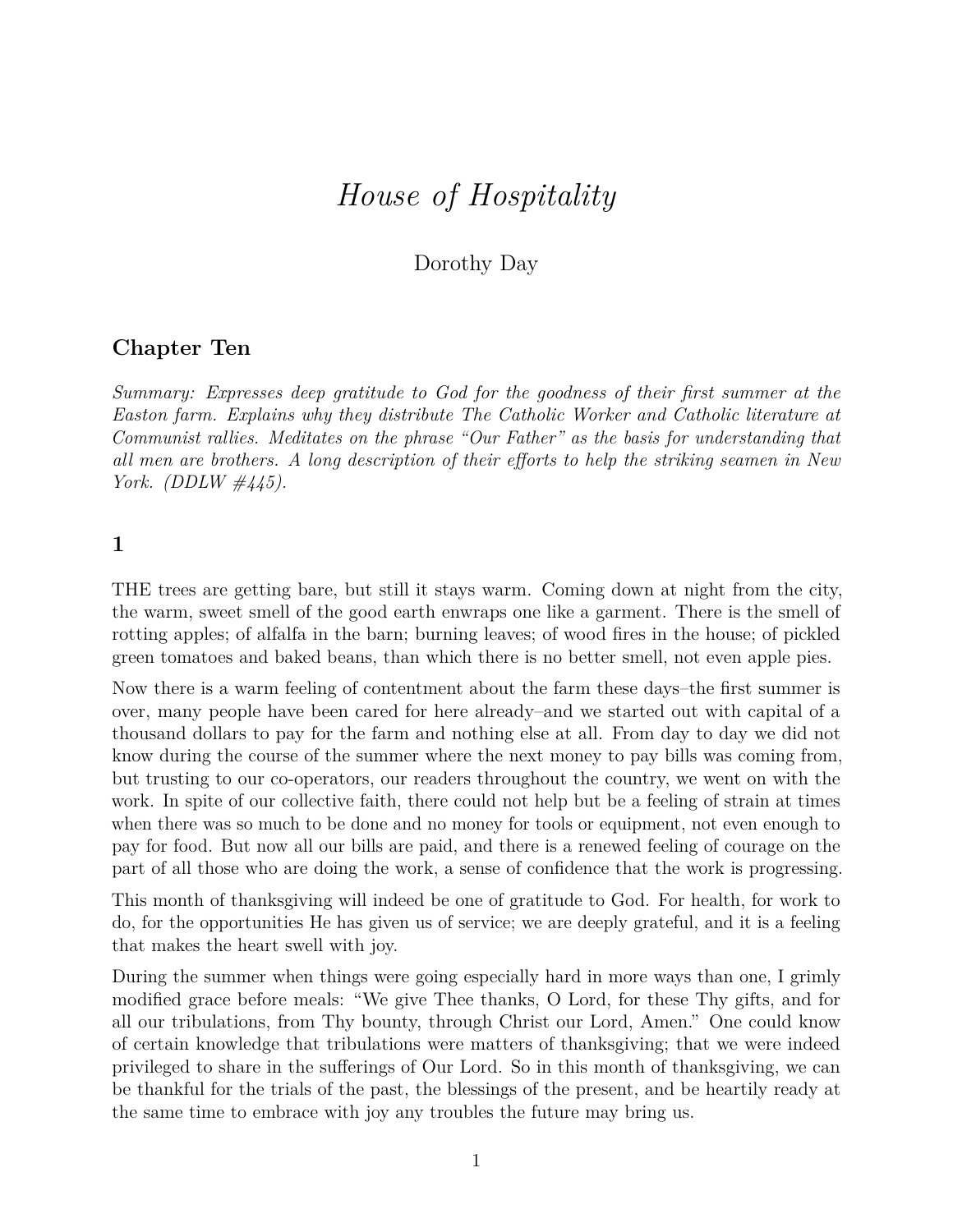The backyard between the front house where we have two apartments and two stores, and the rear house which is St. Joseph's House proper, has been filled with huge barrels and from early morning until late at night there has been what should be a rustic job going on. Barrels are washed out, grapes come in by the truckload, the cellars are open to the warm fall air, the work of making wine for the whole neighborhood is under way. Some of the Italians in the front house are making barrels for this family or that in the neighborhood. And this is not a matter of scandal or extravagance. The Italians with their spaghetti and wine dine frugally and healthily, and there are few real drinkers amongst them. Some day we will bring Teresa's camera, which she won at a school raffle, into town and take pictures of pushcart-lined Mott Street, St. Joseph's House and the wine keg lined yard between the houses and publish them in the paper. Until we can afford a picture page, however, our readers must be content with word pictures.

## **2**

Tonight ten of us went up to Madison Square Garden to distribute a few thousand papers before and after one of the Communist meetings which are held there every week. The Garden holds twenty thousand and is always packed to the doors. There is always a crowd who cannot get in.

"What's the idea of distributing literature to that gang of reds?" one of our friends wanted to know.

And we reply, that if one person of all those twenty thousand who throng the Garden is to the slightest degree moved by anything he finds in *The Catholic Worker,* we will have considered it a good night's work. We heard of one man who was brought back to the faith last month through *The Catholic Worker,* and that one bit of news was enough to make us intensify our efforts.

It is a little recognized fact that revolutions are started by just such seemingly insignificant acts as distributing literature. The first time Leon Trotsky was sent to jail it was because of printed leaflets urging the workers in Odessa to organize. In the history of the working class movement men have gone to jail, been put to death, have been sent into exile for running a newspaper and printing literature which the government considered subversive.

If the forces of the enemy set such store by the distribution of literature to acquaint the working masses with their theory of revolution (and Lenin said that there could be no revolution without a theory of revolution) then most assuredly we are doing the right thing by distributing *The Catholic Worker* on every possible occasion.

There are forty thousand members of the Communist party in the United States. There are twenty thousand people in the Garden at the Communist meetings. Not by any means a majority of them are Communists. Many are sympathizers. Many are good trade unionists. Certainly the great mass of workers, convinced though they may be that better conditions can only come about through violence, do not want class war. Surely the great majority if faced with the choice between good and evil, God or the devil, would not choose evil. It is on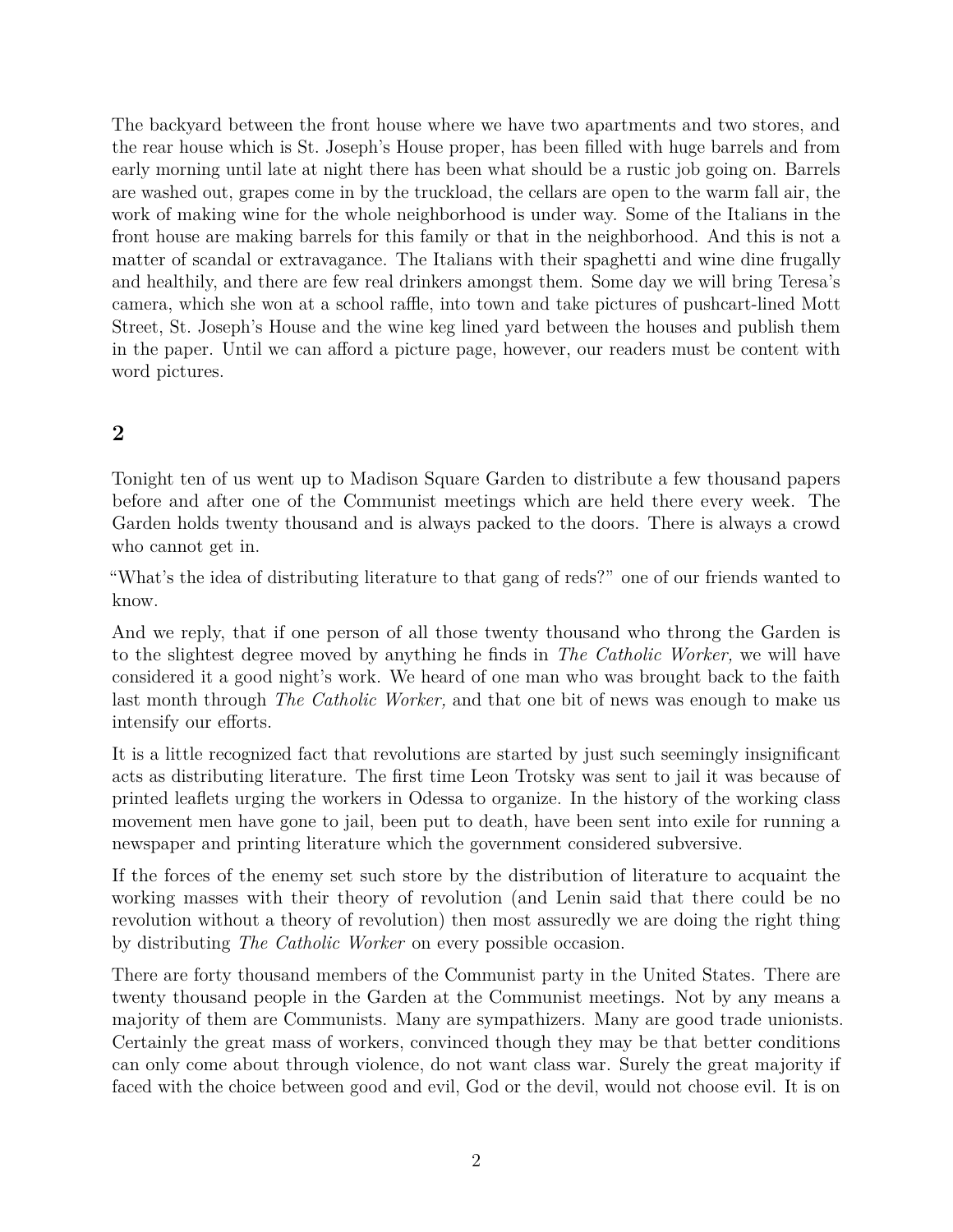this assumption that we are working. It is for this reason that we go out into the highways and byways, out on the street corner and the picket line with our paper.

This is being written down at the County Court where I am waiting for the commitment clerk to come down from the Bellevue psychopathic ward. The paper must go to press today, but there is a work of mercy to be done. One of our women has fallen into the hands of the state (and the state is becoming an inexorable guardian) and they have decided she is psychopathic and needs to be committed to the Manhattan Hospital. It is to rescue her that I am here–to plead to the judge to release her in our care. She had been with us six months and we had known her and helped her for some two years before that. What peculiarities she has we can cope with, but aside from any mental disorder, perhaps the\*\*\*\*result of cruel hardship and loneliness and insecurity, we are convinced that a most grave injustice is being done which we must prevent.

Right now I should be down at the printer's overseeing the makeup of the paper, because Bill Callahan, our managing editor, who of all the crowd is best at makeup, is away, and John Cort and Eddie Priest, though they can get a story and write one–though they fit in every other way into the scheme of life of *The Catholic Worker–* are not\*\*as yet at ease in writing heads and balancing the front page. Not that I am so hot myself. But I should be there, I think fretfully.

However, I shall sit and wait, and as to how things are going in the crowded print shop where three other papers are going to press at the same time–I shall just have to leave that to the Lord, and our inexperienced fellow workers. When it comes to choosing which is the most important work this morning–one human being is of greater importance than all the papers ever published–I am sure our readers agree. So when they find errors in the proof-reading or in the heads, an unbalanced job in the putting together of the paper, they will excuse us.

#### 3

As I waited for the traffic light to change on my way to the Seamen's Defense Committee headquarters, I was idly saying my rosary which was handy in my pocket. The recitation was more or less automatic, when suddenly like a bright light, like a joyful thought, the words Our Father pierced my heart. To all those who were about me, to all the passersby, to the longshoremen idling about the corner, black and white, to the striking seamen I was going to see, I was akin, for we were all children of a common Father, all creatures of one Creator, and Catholic or Protestant, Jew or Christian, Communist or non-Communist, were bound together by this tie. We cannot escape the recognition of the fact that we are all brothers. Whether or not a man believes in Jesus Christ. His incarnation, His life here with us, His crucifixion and resurrection; whether or not a man believes in God, the fact remains that we are all the children of one Father.

Meditation on this fact makes hatred and strife between brothers the more to be opposed. The work we must do is strive for peace and concordance rather than hatred and strife.

We have opened a relief kitchen over on the water front for the striking seamen and a good part of my time I spend over there. It is a big store, and the men from strike headquarters sent over some ship's carpenters today to make benches and tables and stands for literature. The place is full from seven in the morning until midnight. Always there are two of us here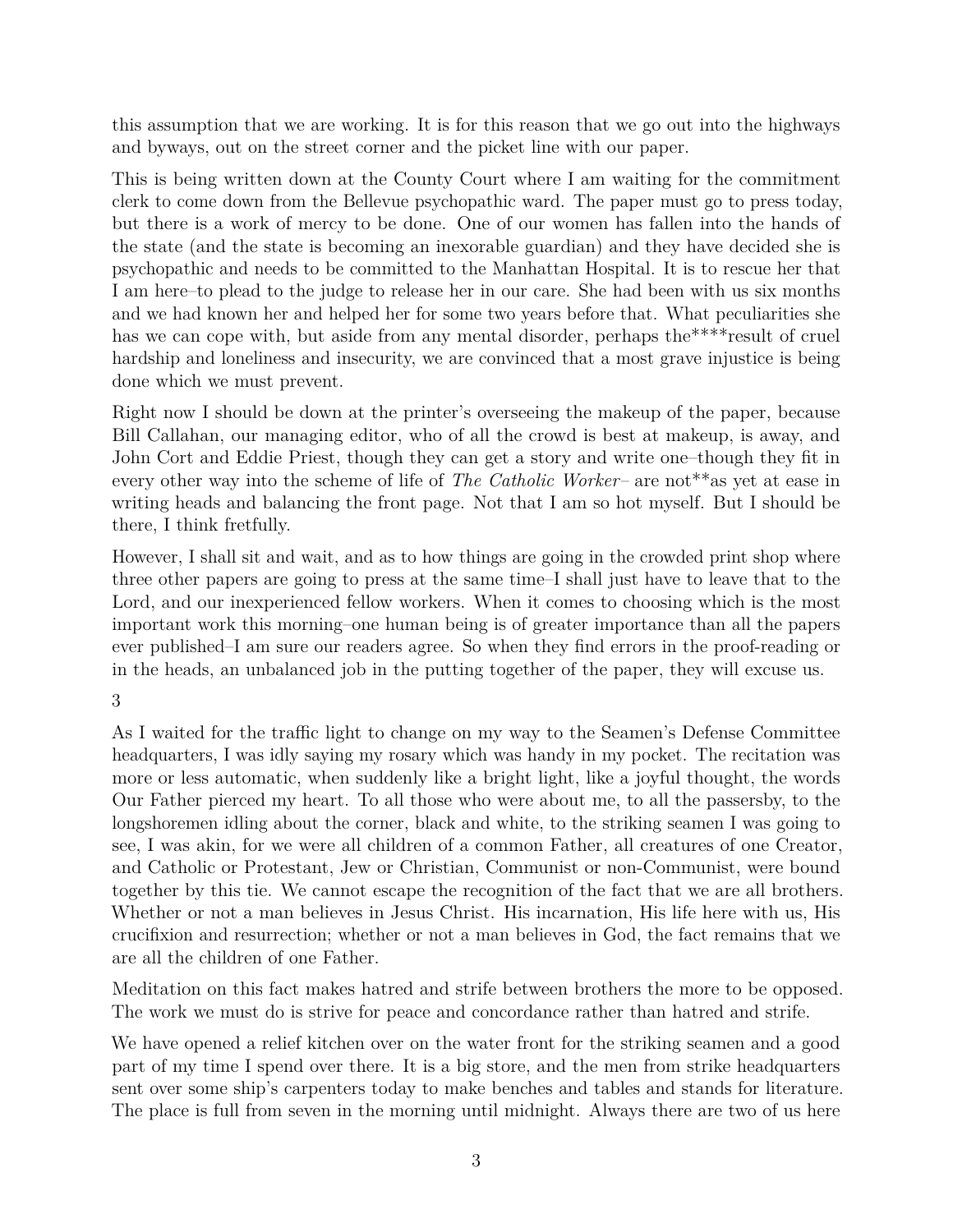from *The Catholic Worker* to keep the coffee going. We have three five-gallon coffee pots and at that we can't keep up with the consumption. Hundreds of loaves of bread a day are consumed, and the peanut butter, which we buy in 25-pound cans, disappears so that there are periods of famine. The radio goes all day and there is conversation and much reading. If the men can concentrate on reading, I guess I can concentrate on writing. I have to jump up to start more coffee, swab off the tables outside, wash out cups, answer questions, etc.

Talk about reading. You'd think that seamen, used to the quiet of the seven seas, would not be able to stand the constant coming and going around here. But they do not seem to mind it, those who want to read. Glancing around the other day at what they were reading I noticed the *Preservation of the Faith,* the *Sign,* the *Commonweal, The Catholic Worker* pamphlets, *The Catholic Worker,* the *Wanderer,* in various hands. One fellow sat and read Conway's *Question Box* all evening. We have many copies of the Holy Father's Encyclical on labor, many books on labor, Monsignor Ryan's, Monsignor Haas', Father Husslein's and many others.

Every four hours when the pickets are coming off watch, there is a larger rush of business. Then there are lulls when it is possible to sit at the typewriter some more.

There are about twelve thousand men on strike around the New York and Jersey waterfronts. We are on the west side of Manhattan, just around the corner from strike headquarters.

The strike has been going on for the last two months and during that time the Communists have been helping the strikers constantly. The Young Socialist League goes around from midnight on with a truck carrying hot coffee, though it isn't very hot when they reach the last piers. The Young Communist League also keeps a headquarters open where they serve coffee and have literature. They also run innumerable dances, plays, socials and meetings.

At the Christmas midnight Mass, the church down on the corner which is for all waterfront workers, was filled with both longshoremen and seamen. Joseph P. Ryan, the president of the longshoremen, who pulls down a salary of 15,000 a year, and against whom there is a strong rank and file movement, was present at the altar rail. He has been keeping the longshoremen from helping the seamen with their strike, and when he went to a waterfront meeting in Baltimore last week the enraged members of his union tried to assault him and it is said they succeeded in pulling a leg off his trousers.

He is bitterly opposed to Joe Curran, the leader of the striking seamen, but the two of them were present at midnight Mass. Another instance of religion drawing people peaceably together.

Just now there does not seem to be any possibility of the strike ending. It has been a long struggle already, and the men revolting against their corrupt union officials at the same time that they are carrying on a strike against the ship owners for union hiring halls and better pay and conditions, have had no funds to work with. They picket through rain and sleet and cold. They do with skimpy meals served at the strike kitchen. They sleep wherever they can get a bed. And they continue to hold on. They are grimly enduring, fighting for principle, for the right to be treated as men, not as chattels.

Thanks to the generous subsidies provided by the government to the merchant marine, those shipowners can afford to sail their ships without freight or without passengers. They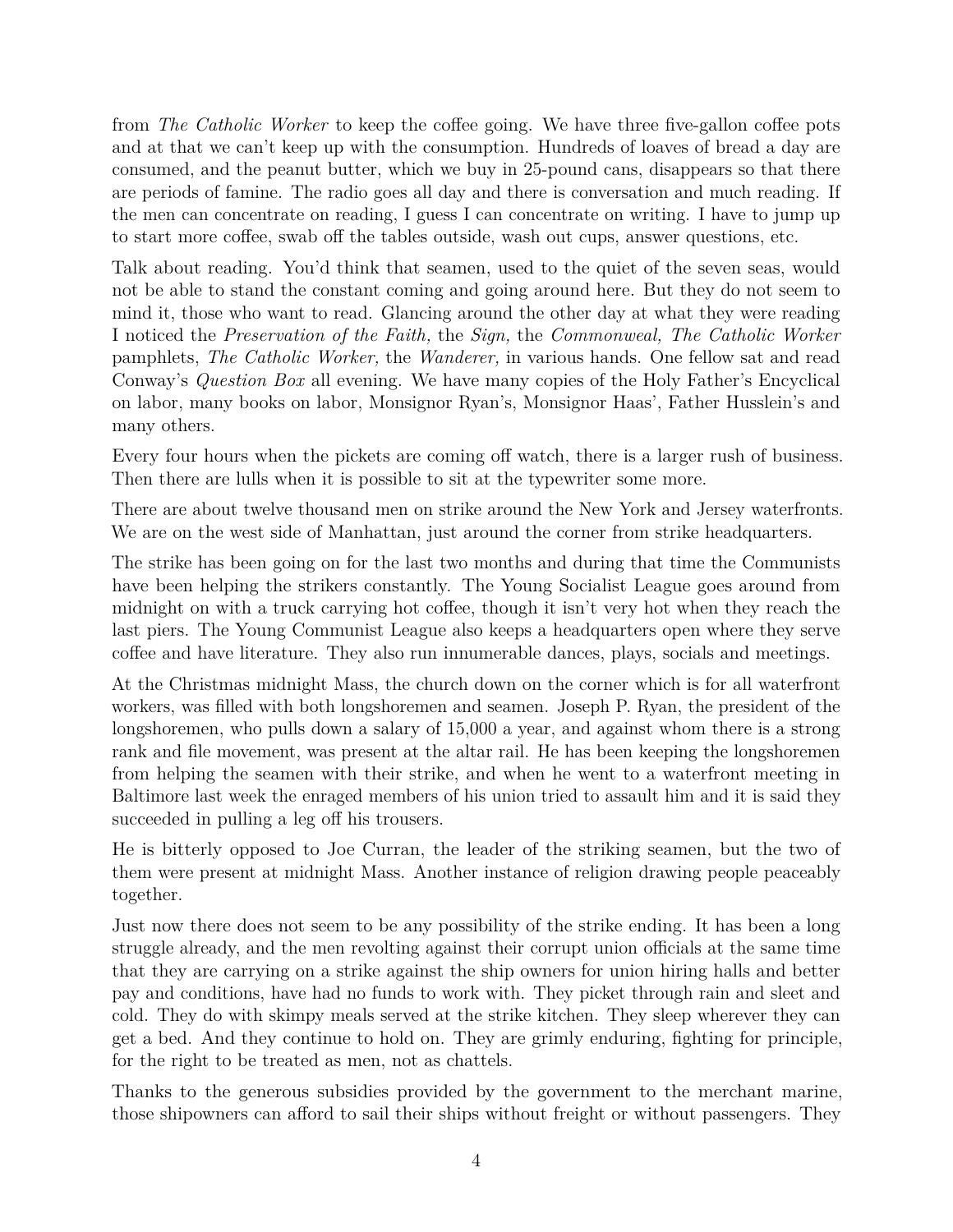have everything on their side. And the money provided them comes from the pockets of the American taxpayers. There has been some talk of the government taking from them the privilege of carrying the mail, and withdrawing from them the tremendously generous subsidies, but that has not been done yet.

Goodness knows how the strike will turn out. It is one of the most orderly strikes I have ever seen though so far about eight of the strikers have died, either from pneumonia or from knife or gunshot wounds from the enemy. But aside from occasional small skirmishes the strike proceeds quietly, determinedly. According to *Time*, the news weekly, this has been the costliest strike in maritime history. But the ship owners are determined to win, and the corrupt, old union officials are helping them along with it.

### **4**

I just sent someone out to see how much it would cost to rent chairs from an undertaking parlor for a meeting this evening at which we will discuss Christian associations of working men, such as the Holy Father advised the long-range program trade unions ought to have. . . . Another intermission to talk to a member of the co-operative society who is trying to keep up with our orders and help us collect food. They sent down apples and oranges, prunes and sweet rolls the other day.

. . . Another intermission, a drunken engineer, the first one under the influence of liquor that I've seen so far, comes up to the desk to tell me how much all the sailors appreciate the moral and physical support to the "guys on the firing line" . . . A sudden rush and another five gallon pot empty and needing to be replenished . . . A truck driver comes in to give us three dollars to help out in the expenses. The bill from the cooperative for the past week is ninety-eight dollars. That's from Monday to Saturday, not a full week. They are wondering where we are going to get the money. But that's for St. Joseph to worry about.

An hour later. This month I've been reading the Encyclicals of the Holy Father as I've gone about town on the subway and elevated. They are the best kind of spiritual reading because they are directed to us now, at the present time, for our present needs. The Encyclical on labor is perhaps the best known, but they are all pertinent, deep and searching in their analysis of the present day and our conduct at this time.

Peter Maurin likes Leo XIII's on St. Francis of Assisi best of all. It calls all the faithful to the practice of voluntary poverty during this materialistic age when Catholics are tainted as well as everyone else. I like the one on St. Francis de Sales, telling how he preached against heresy even when his whole congregation walked out on him; how he distributed literature, tramping through the fields and mountains in his search for souls, sleeping in the snow and the cold, the love of God warming him all the time.

## **5**

Frank Jones is the member of the Strike Strategy Committee in charge of finance, and he came over to our branch on Tenth Avenue to be interviewed on how the strike is financed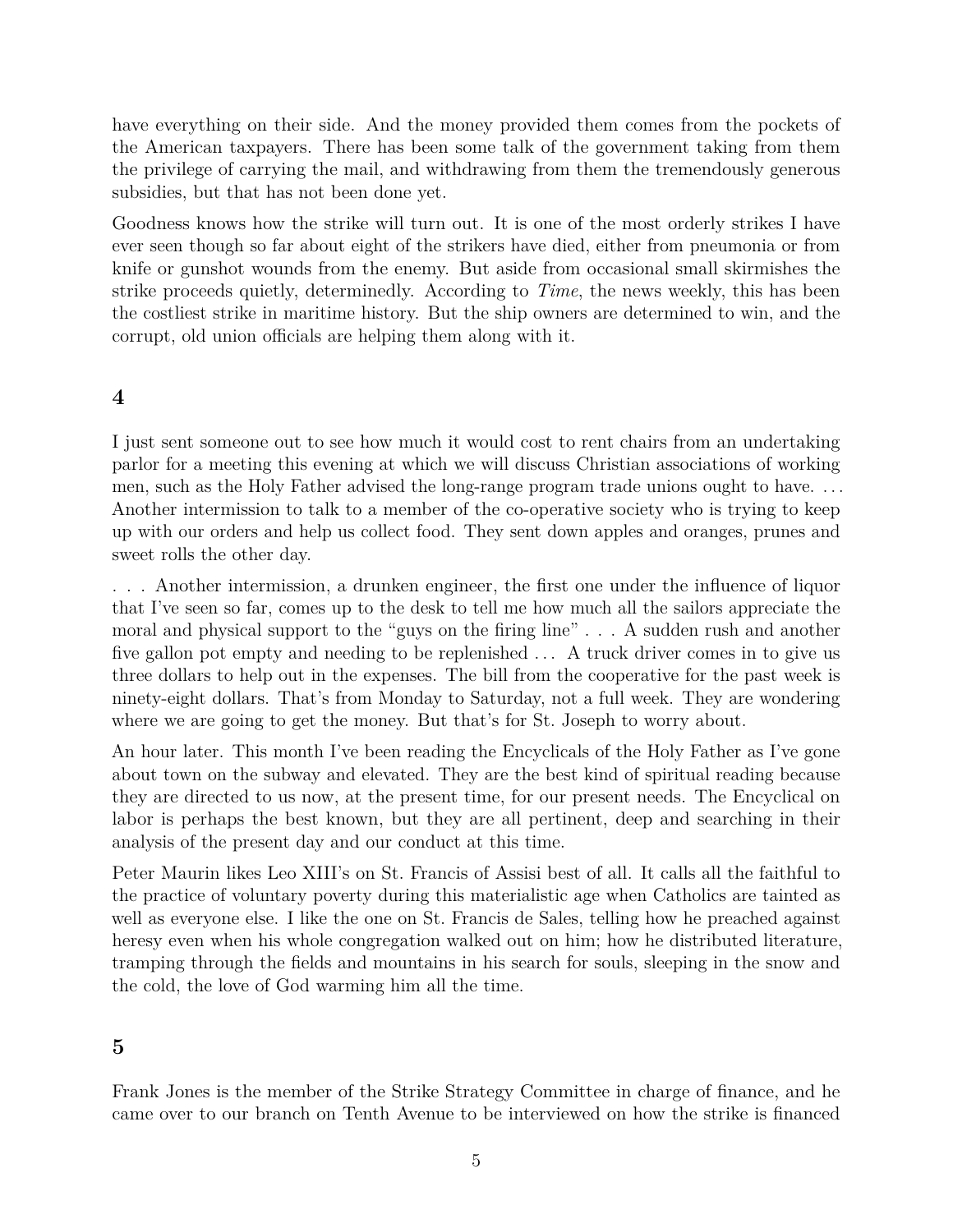and how much it costs. He is a young fellow, very serious and burdened with the care of the thousands of seamen who need to be housed and fed.

"During November it cost \$550 a day, and I hate to tell you our deficit. We don't like to make it public because it disheartens the men. The other night at the Madison Square Garden meeting the ticket sales amounted to \$1,200 and the collection \$2,200. Only a third of those attending paid admissions. The unemployed and strikers got in free. There was about \$600 in pledges, and we don't count those until we've collected them.

"We make some money on the sale of the *Pilot*, the men who are out on the streets bringing in from sixty cents to six dollars a day.

"I don't know what the food costs, or how they get it. Somebody else has charge of that. We put up about two hundred men down in the neighborhood at South Street at twenty cents a night, four hundred up around headquarters here, one hundred in Harlem and two hundred in Greenpoint. A lot of the men are staying with friends, or have some money left from their pay, although they donated to the strike fund as they came off the ship."

Since the strikers are in revolt against the corrupt union leaders who hold the money the men have been paying in for dues for years, the Strike Strategy Committee is always faced by a money shortage.

The rent of the headquarters on Eleventh Avenue, near 23rd Street, comes to \$85 a month, although they used to pay \$50. Dominick Curzio is the agent for the building and just last month he served a dispossess notice on the strategy committee. They had to pay \$300 down and sign a lease agreeing to pay \$85 a month hereafter, making all repairs themselves. When they were arranging the details of the lease, Dominick remarked that his lawyer was also Joseph P. Ryan's lawyer.

## **4 [sic]**

The days continue warm, flu weather, everybody calls it, and our doors at Tenth Avenue stand open a good part of the day. The hall is crowded all the time, all the benches occupied and many standing.

One fellow I noticed sleeping with his head on the long table in the middle of the room most of the afternoon. Later he came up to get a cup of coffee at the stand by the kitchen door and said he had a chill. I noticed that his eyes were bleary and that he looked feverish, and recommended that he sleep on one of the two beds in the back room where Bill and Joe are sleeping now (their beds are already taken at Mott Street).

One of the seamen recommended eucalyptus oil on sugar and went out to get some and we dosed him with that, but he continued to lie there shivering under heavy quilts and coughing rackingly.

I got a thermometer later and took his temperature and it was one hundred and three. The only place he had to stay was a twenty-cent lodging house in the neighborhood, so thinking a hospital the best place for him, I called a taxi and took him down to St. Vincent's. But it was filled and I had to take him to Bellevue.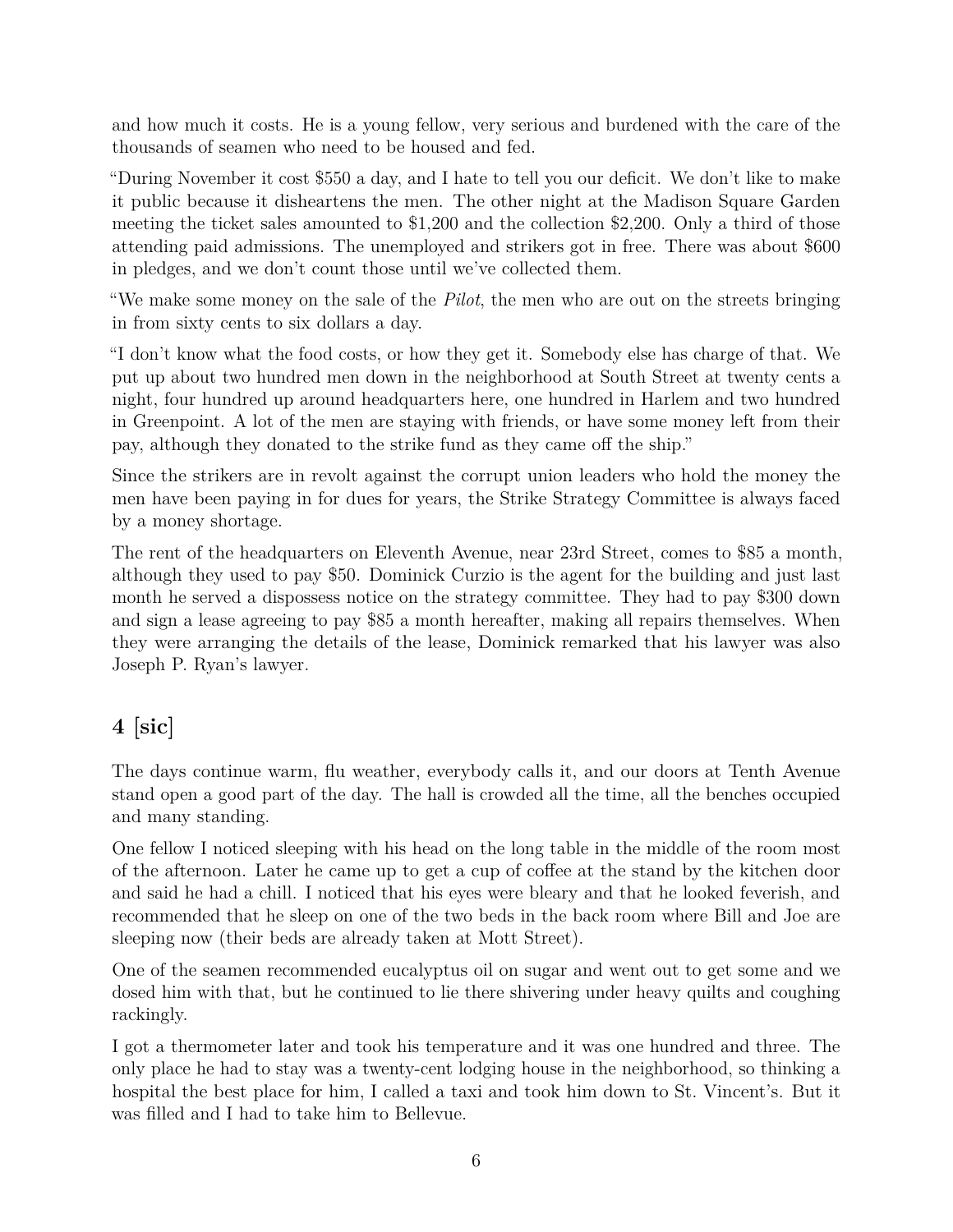All day the place is packed, the men coming and going, on and off watch, and they sit around for hours at a time too, reading the Catholic magazines, papers and pamphlets that we have around the place. Many of the books we have on hand have been borrowed. All the copies of the Pope's Encyclicals which we had have been taken and tomorrow we'll have to order a hundred more. Groups get together to discuss not only the strike and the probabilities of winning it, but the questions of nationalism, war, pacifism, economics, the machine and unemployment, and again and again the question of Faith is brought up, and how, without a supernatural outlook, unions cannot help but fail, how without a Fatherhood of God, there can be no brotherhood of man. . . .

News was just brought in of a young fellow on the picket line, ailing for days, who collapsed on the line and had to be taken over to Bellevue, where they found he had pneumonia. It is eleven o'clock at night as I write this, and there are still about a score hanging around the hall, which Bill is trying to sweep up. Word has just been brought in that a squad of terrorists patrolling the waterfront is on the loose in the neighborhood. They are the same as those who, with the assistance of guns, leaped on the running boards of trucks this morning and forced the truck drivers to drive through the picket lines to the piers. Six of the strikers were beaten up tonight with clubs. One of them has a broken shoulder. Warning was brought from headquarters that they were liable to come in and break our place up. Such are the usual tactics in labor warfare. The testimony of the LaFollette Committee has brought this out plainly. And yet, whenever there is violence, it is usually laid at the workers' door.

#### **6**

Every morning about four hundred men come to Mott Street to be fed. The radio is cheerful, the smell of coffee is a good smell, the air of the morning is fresh and not too cold, but my heart bleeds as I pass the lines of men in front of the store which is our headquarters. The place is packed–not another man can get in–so they have to form in line. Always we have hated lines and now the breakfast which we serve, of cottage cheese and rye bread and coffee has brought about a line. It is an eyesore to the community. This little Italian village which is Mott Street and Hester Street, this little community within the great city, has been invaded by the Bowery, by the hosts of unemployed men, by no means derelicts, who are trying to keep body and soul together, while they look for work. It is hard to say, matter-off-factly and cheerfully, "Good morning" as we pass on our way to Mass. It was the hardest to say "Merry Christmas", or "Happy New Year" during the holiday time, to these men with despair and patient misery written on many of their faces.

One felt more like taking their hands and saying, "Forgive us–let us forgive each other! All of us who are more comfortable, who have a place to sleep, three meals a day, work to do–we are responsible for your condition. We are guilty of each other's sins. We must bear each other's burdens. Forgive us and may God forgive us all!"

Every day at 181 Tenth Avenue there is that other host of men to be fed–over a thousand a day. Even though the strike is over, the men must be cared for until they get back on the ships again. They are hungry and must be fed. They are still sleeping three in a bed, or lying in rows up in the union hall, fifty or a hundred stretched on newspapers. These are not